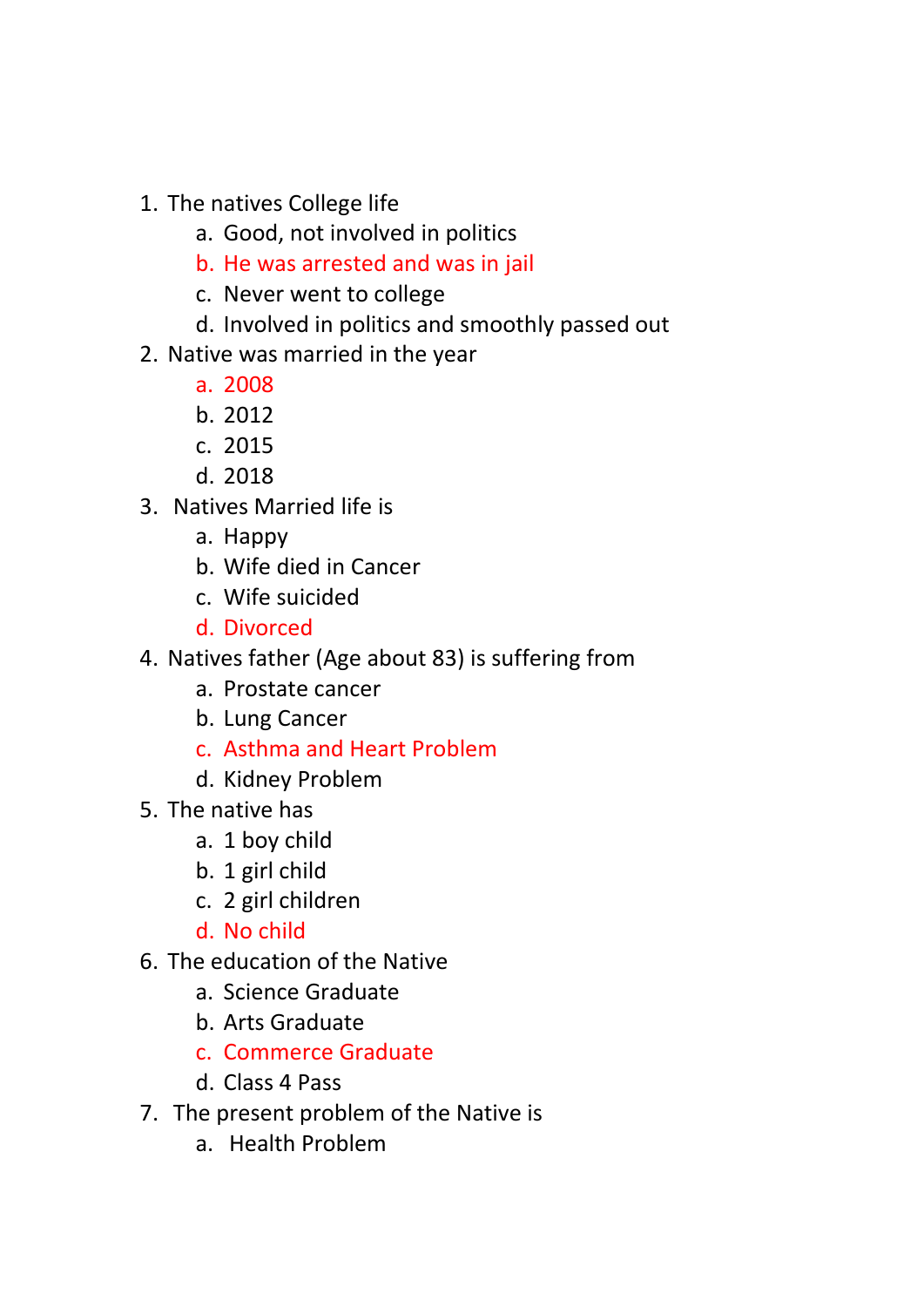- b. Huge Loan
- c. Huge Disturbed Married Life
- d. Drug Addiction
- 8. Wife of the native
	- a. Has a very polite behaviour
	- b. Is very demanding and adamant
	- c. Is Handicap
	- d. A patient of Depression and has a suicidal tendency
- 9. Dakshinamurty is a god related to planet
	- a. Mars
	- b. Rahu
	- c. Saturn
	- d. Jupiter
- 10. The words Kshira and Dadhi is associated to
	- a. Navamsha Kundali
	- b. Vimshamsa Kundali
	- c. Saptamsha Kundali
	- d. Drekkana Kundali
- 11. Native is qualified up to
	- a. Arts Graduate
	- b. No Education
	- c. Secondary(X) Fail
	- d. Masters in Science (MSc.)
- 12. Profession of the native is
	- a. Business
	- b. Lawyer
	- c. Doctor
	- d. Astrologer
- 13. Natives Profession is Related to
	- a. Medicine, Hospital, Health
	- b. Restaurant, contractor furniture Hardware
	- c. Dance, Drama, Music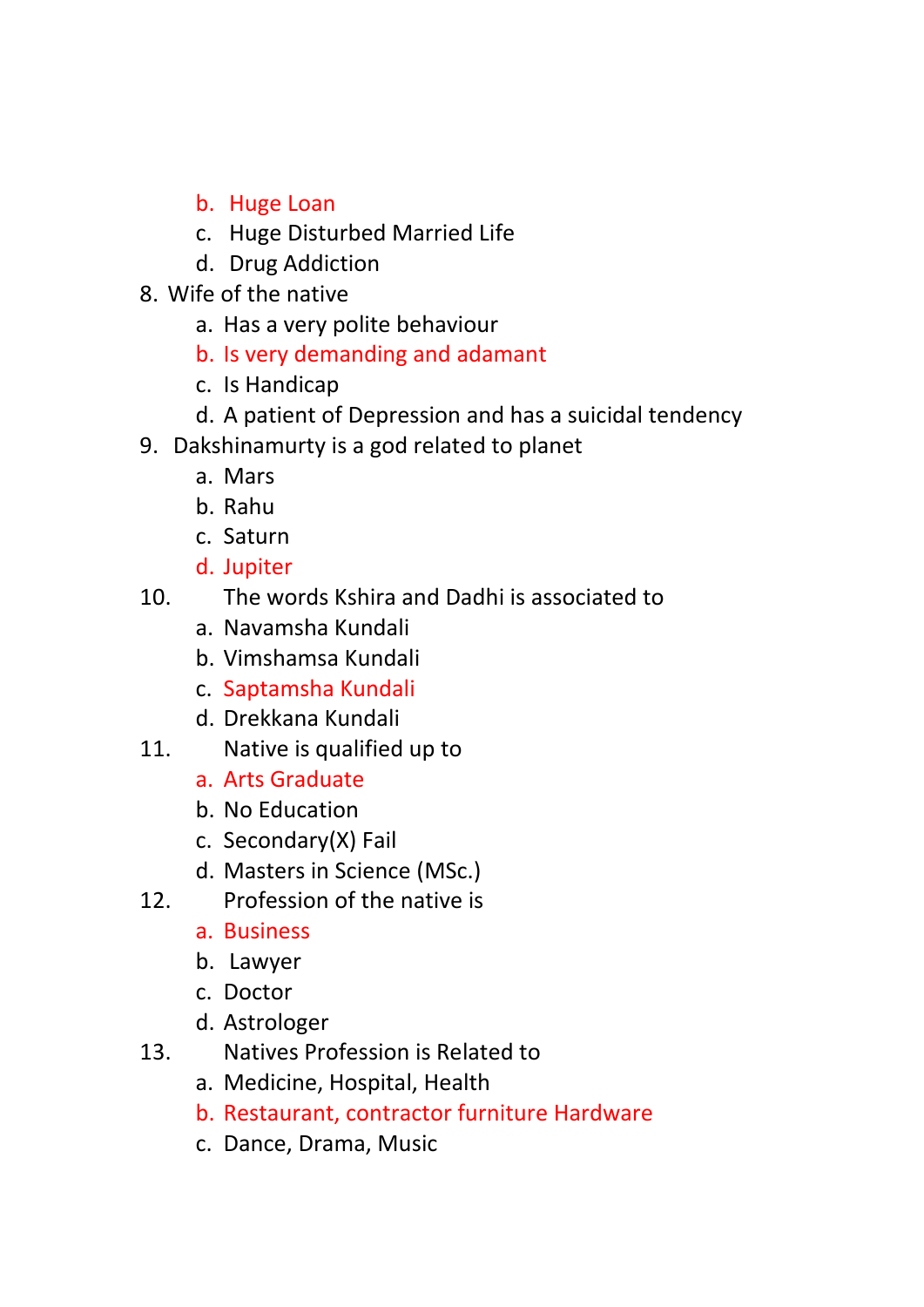- d. Paper, Books, Laws
- 14. At present
	- a. Native is Suffering from Asthma
	- b. Native is Dead
	- c. Lives in Abu Dhabi
	- d. Became a Saint
- 15. Native got Married in the year
	- a. 1999
	- b. 2001
	- c. 2005
	- d. 2007
- 16. Native has
	- a. One male child
	- b. 2 male children
	- c. One boy & one girl
	- d. One girl child
- 17. Married life of the native is
	- a. Highly disturbed but not divorced
	- b. Divorced
	- c. Normal or good
	- d. Wife died within 6 years of marriage.
- 18. Career of the native
	- a. Very smooth with a good regular income
	- b. Smooth but the income was low
	- c. He changed his profession many times with a lots of Ups and Downs
	- d. None of these
- 19. The  $64<sup>th</sup>$  Navamsha of a certain planet is
	- a. The 8<sup>th</sup> house of the planet in D9 Kundali
	- b. The 12<sup>th</sup> house of the planet in D9 Kundali
	- c. The 4th house of the planet in D9 Kundali
	- d. The 7<sup>th</sup> house of the planet in D9 Kundali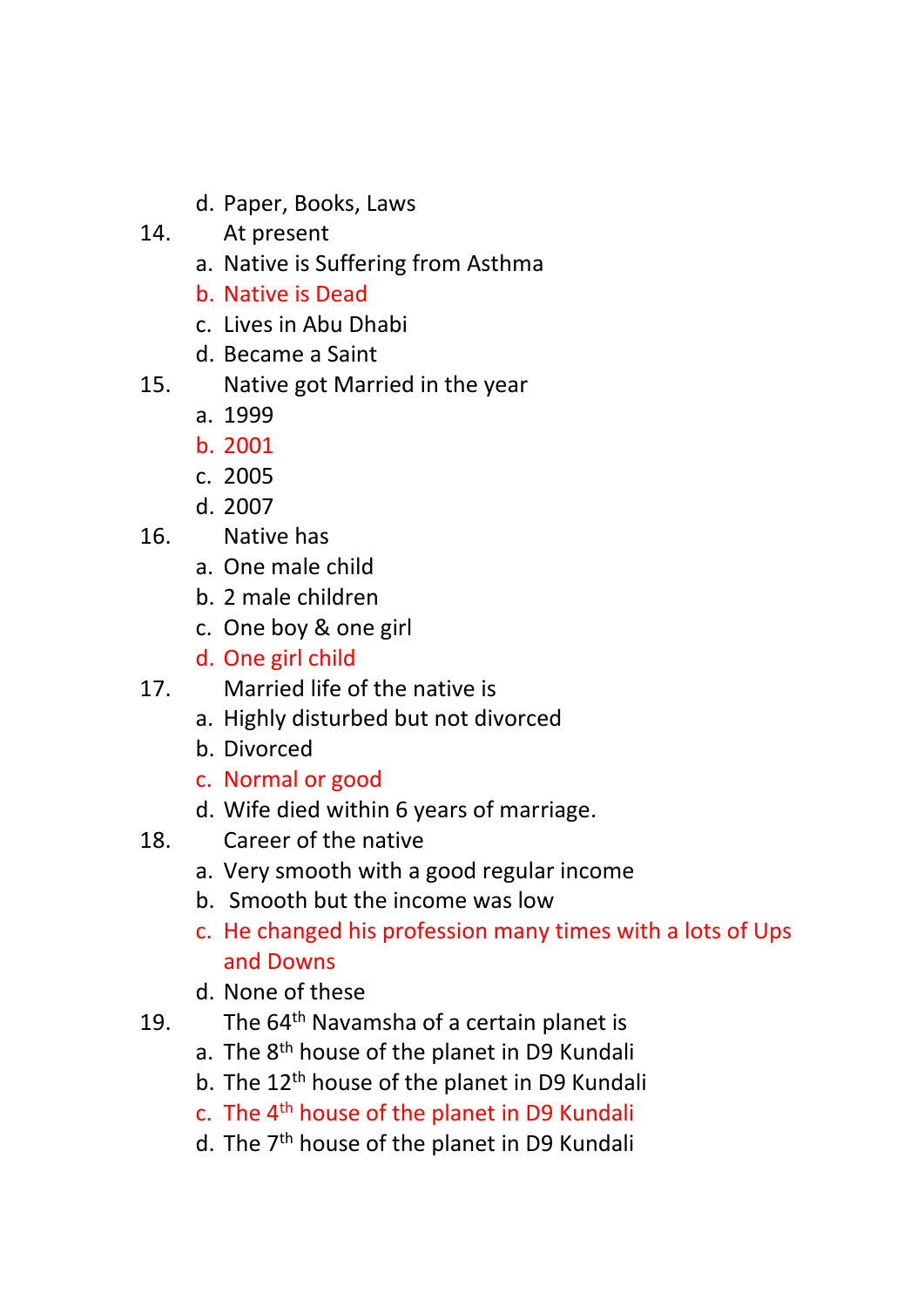- 20. The god Baruna is associated with
	- a. Ardra
	- b. Satabhisha
	- c. Swati
	- d. Punarvasu
- 21. Natives stream of Education is
	- a. Computer
	- b. English
	- c. Zoology
	- d. Commerce
- 22. Year of establishment of the native is
	- a. 2001
	- b. 2004
	- c. 2007
	- d. 2013
- 23. By Profession Native is a
	- a. teacher
	- b. Policeman
	- c. Doctor
	- d. Businessman
- 24. Year of Marriage of the native is
	- a. 2005
	- b. 2009
	- c. 2011
	- d. 2018
- 25. Native has
	- a. Two male children
	- b. One male child
	- c. One girl Child
	- d. No issue
- 26. Natives issue related factor
	- a. Lost 2 issues by miscarriage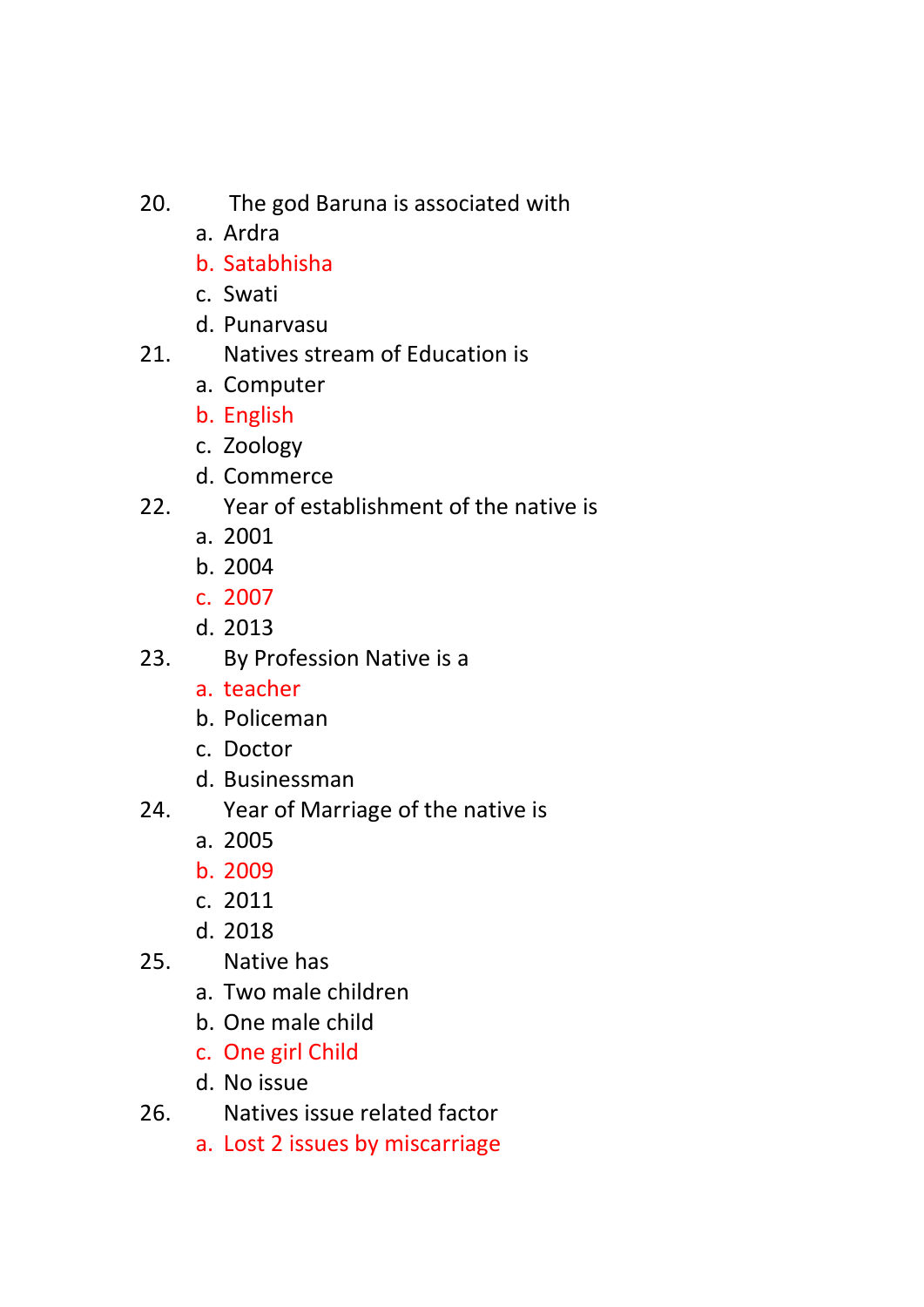- b. Aborted 1 issue
- c. No loss of issue
- d. No issue till today
- 27. Profession of the native's wife
	- a. Doctor
	- b. house wife
	- c. Business of female garments
	- d. Law practitioner
- 28. Native's married life is
	- a. Disturbed as native has an Extra marital affair
	- b. Disturbed as his wife has an Extra marital affair
	- c. Undisturbed
	- d. Both has extramarital affair.
- 29. Vikram Moondak and Labh Moondak are the types of
	- a. Navamsha
	- b. Saptamsha
	- c. Drekkana
	- d. Hora
- 30. According to Phala Deepika Brain Fever is associated with the sign of
	- a. Aries
	- b. Cancer
	- c. Leo
	- d. Sagittarius
- 31. Native is qualified upto
	- a. Madhyamik
	- b. Higher Secondary
	- c. Master Degree
	- d. PhD.
- 32. Subject or stream of the native is
	- a. Arts
	- b. Science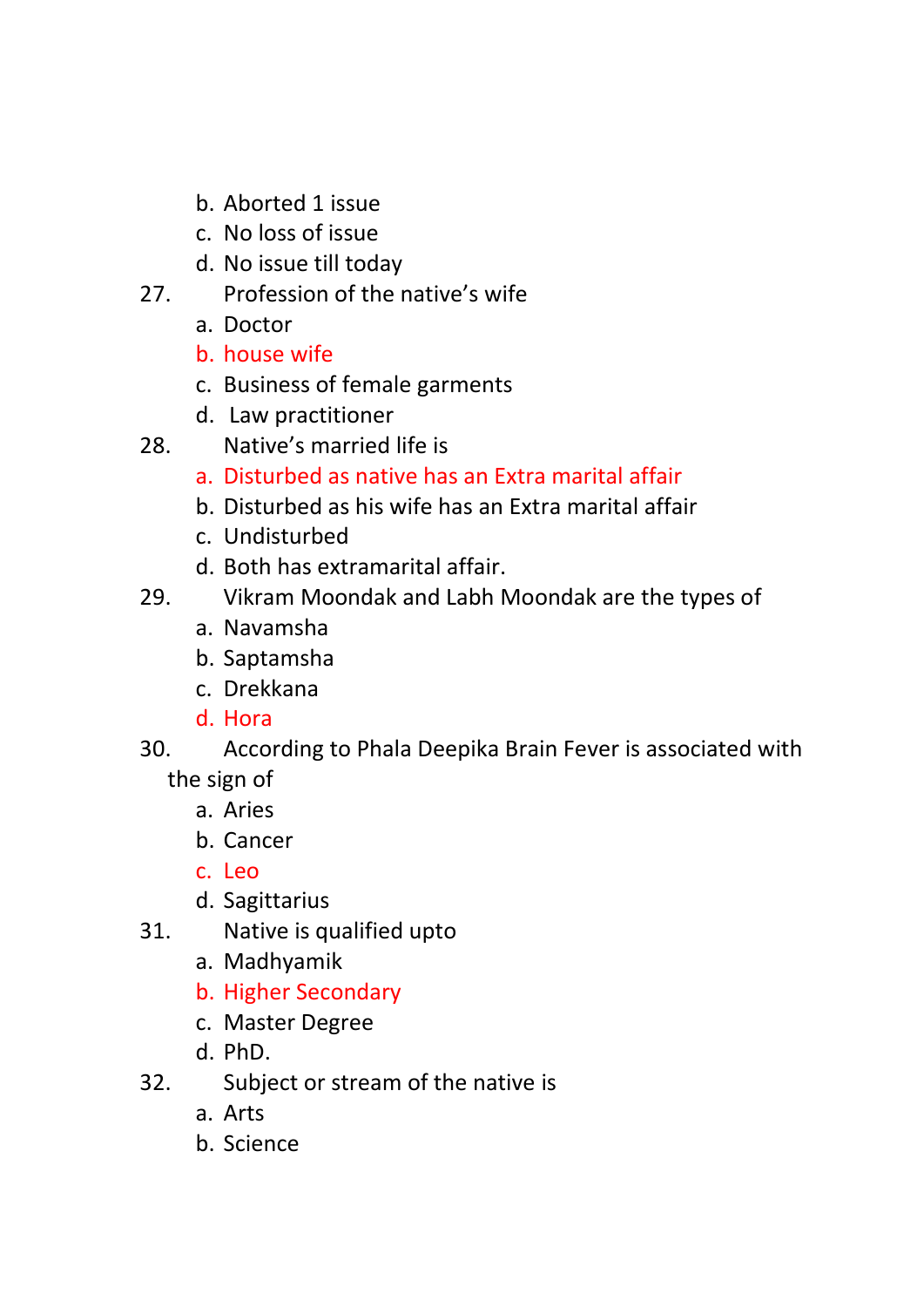- c. Commerce
- d. None of these
- 33. Native's marriage was
	- a. Love Marriage in 2012
	- b. Arrange Marriage 2017
	- c. Love Marriage 2019
	- d. Arrange marriage 2019
- 34. Native has
	- a. One female child
	- b. One male child
	- c. No issue
	- d. Wife pregnant
- 35. Native's Profession is related to
	- a. Food products
	- b. Government Service
	- c. Medical Representative
	- d. Pets and Birds
- 36. Natives Father was died in 2014
	- a. Heart attack
	- b. Cancer Throat
	- c. Accident
	- d. Liver Cancer
- 37. Profession of his Wife is
	- a. Doctor
	- b. Lawyer
	- c. School Teacher
	- d. House wife
- 38. Natives Mother is now partially bed ridden due to
	- a. Cancer
	- b. Paralysis
	- c. osteo arthritis
	- d. Bone injury in an Accident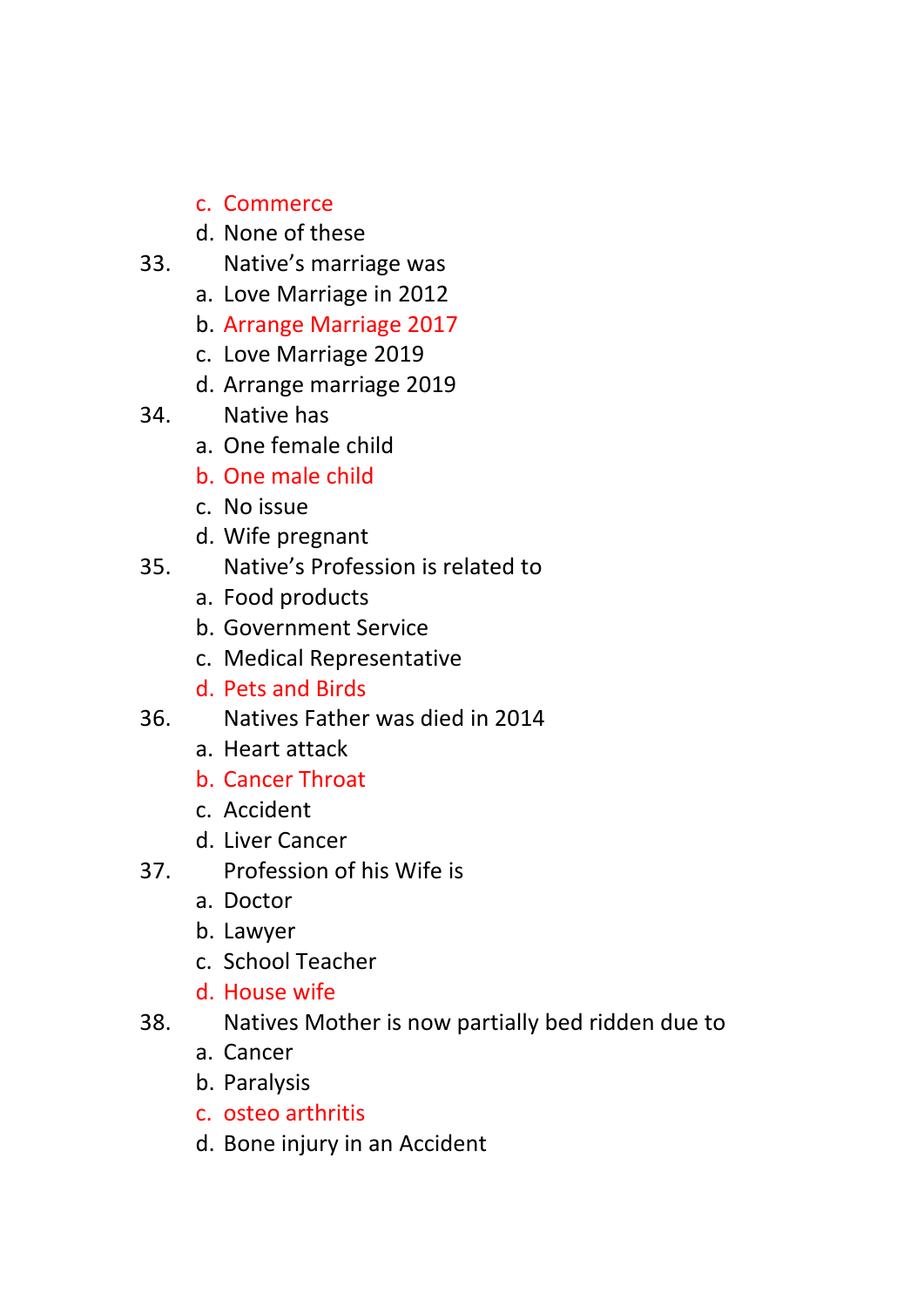- 39. Twashta, Dhata, Yakshish are the Deities of
	- a. D12
	- b. D30
	- c. D40
	- d. D60

## 40. In the D24 kundali, Viswakarma Division is ruled by

- a. Sun
- b. Saturn
- c. Jupiter
- d. Mercury
- 41. Native is qualified up to
	- a. Secondary
	- b. Graduation
	- c. Master Degree
	- d. No Education
- 42. Native's marriage was
	- a. Love marriage
	- b. Love and then Arrange Marriage
	- c. Arrange Marriage
	- d. None of these
- 43. Native's Year of Marriage
	- a. 2003
	- b. 2008
	- c. 2012
	- d. 2016
- 44. At Present she lives at
	- a. Own home
	- b. Husbands home
	- c. Fathers home
	- d. Mental asylum
- 45. Native is a widow, her husband died in the year
	- a. 2006